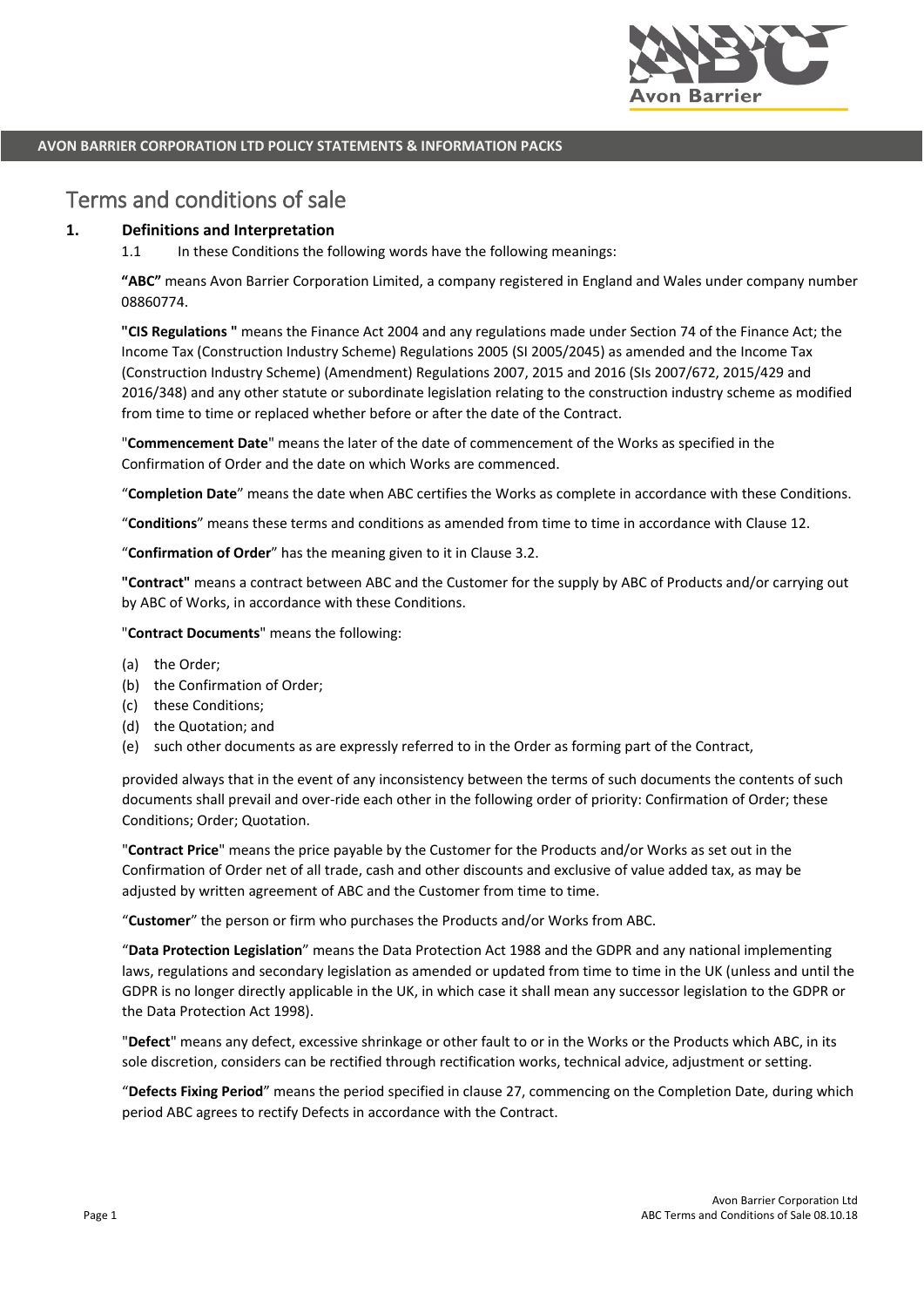

"**Force Majeure Event**" means an event or circumstance beyond a party's reasonable control, including act of God, war, riot, strike, lockout, trade, dispute or labour disturbance, accident, breakdown of plant or machinery, failure of transportation, fire, flood or storm.

"**GDPR**" General Data Protection Regulation (*(EU) 2016/679*).

"**Order"** means the Customer's order for the Products and/or Works, as set out (i) in the Customer's purchase order form or other written request, (ii) in the Customer's written acceptance of a Quotation, or (iii) overleaf, as the case may be.

"**Product(s)**" means the product(s) (or any part of them) stated in the Confirmation of Order.

"**Project**" has the meaning given to it (or the project described) in the Confirmation of Order.

"**Quotation**" means the quotation provided by ABC to the Customer in respect of the supply of Products and/or Works, as may be varied by agreement in writing between the Customer and ABC from time to time.

"**Site**" means the site specified in the Order.

"**Statutory Requirements**" means all general or local Acts of Parliament and the regulations and byelaws of any local or other statutory authority which may be applicable to the Works and the rules and regulations of all public bodies and companies whose property or rights are or may be affected in any way by the Works.

"**Statutory Scheme**" means the Scheme for Construction Contracts Statutory Instrument 1998 (SI 1998/649), as amended (SI 2011/1715).

"**Time for Completion**" means the time for completion of the Works as stated in the Confirmation of Order or Quotation (as the case may be), or such later period as may be agreed from time to time under Clause 12 of Part A.

"**Variation**" means the addition, variation, removal or substitution of any work or services in the Works including the manner and timing of the performance of the Works.

"**Working Day**" means a day (other than a Saturday or Sunday) on which clearing banks are open for business in the City of London.

"**Works**" means the works which ABC is appointed to carry out as specified in the Quotation, Order or Confirmation of Order (as the case may be) or as may be agreed under Clause 12 of Part A.

1.2 In these Conditions, unless the context otherwise requires:

(a) words in the singular include the plural and vice versa and words in one gender include any other gender;

(b) a reference to a statute or statutory provision includes any statute or statutory provision which modifies, consolidates, re-enacts or supersedes it whether such statute or statutory provision comes into force before or after the date of the Contract;

(c) a reference to:

- (i) any party includes its successors in title and permitted assigns;
- (ii) a clause or sub-clause is to a clause or sub-clause of these Conditions.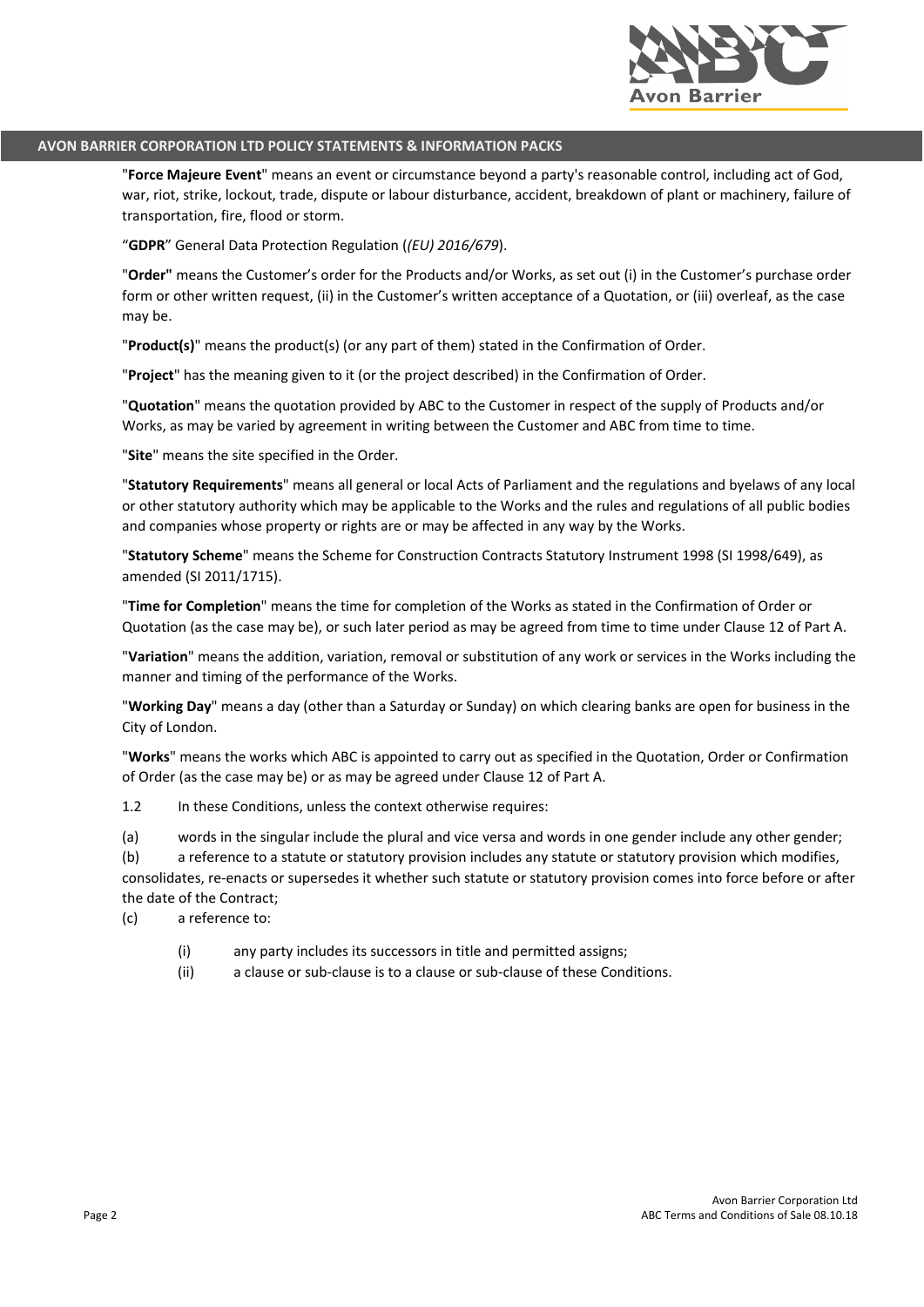

## Part A

## **2. Unless otherwise specified in the Contract Documents or otherwise agreed in writing by ABC and the Customer:**

(a) the provisions of this Part A shall apply to all Contracts entered into between ABC and the Customer and to all Products supplied and Works carried out and other services provided by ABC in relation to the Project whether or not such Works or services are carried out before or after the date of the Order; and

(b) the provisions of Part B of these Conditions shall also apply where installation and or other construction works are also being provided as part of the Works.

## **3. Basis of Contract**

3.1 The Order constitutes an offer by the Customer to purchase Products and/or Works in accordance with these Conditions.

3.2 The Order shall only be deemed to be accepted when ABC issues written acceptance of the Order (**Confirmation of Order**) at which point and on which date the Contract shall come into existence.

3.3 Any samples, drawings, descriptive matter or advertising issued by ABC and any illustrations or descriptions of services contained in ABC's catalogues or brochures are issued or published for the sole purpose of giving an approximate idea of the services and/or goods described in them. They shall not form part of the Contract or have any contractual force.

3.4 These Conditions apply to the Contract to the exclusion of any other terms that the Customer seeks to impose or incorporate, or which are implied by trade, custom, practice or course of dealing.

3.5 Any quotation given by ABC shall not constitute an offer, and is only valid for a period of one month from its date of issue.

3.6 All of these Conditions shall apply to the supply of both Products and Works except where application to one or the other is specified.

#### **4. The Products**

4.1 The Products are described in ABC's catalogue (as modified by any applicable specification of the Products in the Contract Documentation).

4.2 To the extent that the Products are to be manufactured in accordance with a specification supplied by the Customer, the Customer shall indemnify ABC against all liabilities, costs, expenses, damages and losses (including any direct, indirect or consequential losses, loss of profit, loss of reputation and all interest, penalties and legal costs (calculated on a full indemnity basis) and all other professional costs and expenses) suffered or incurred by ABC arising out of or in connection with any claim made against ABC for actual or alleged infringement of a third party's intellectual property rights arising out of or in connection with ABC's use of the specification. This Clause 4.2 shall survive termination of the Contract.

4.3 ABC reserves the right to amend the Products specification if required by any applicable statutory or regulatory requirement, and ABC shall notify the Customer in any such event.

#### **5. Quality of Products**

5.1 ABC warrants that on delivery and for a period of 12 months from the date of delivery or such other period as provided in the Confirmation of Order ("**Product Warranty Period**"), the Products shall:

(a) conform in all material respects with their description and any applicable specification expressly set out in the Confirmation of Order;

- (b) be free from material defects in design, material and workmanship;
- (c) be of satisfactory quality within the meaning of the Sale of Goods Act 1979;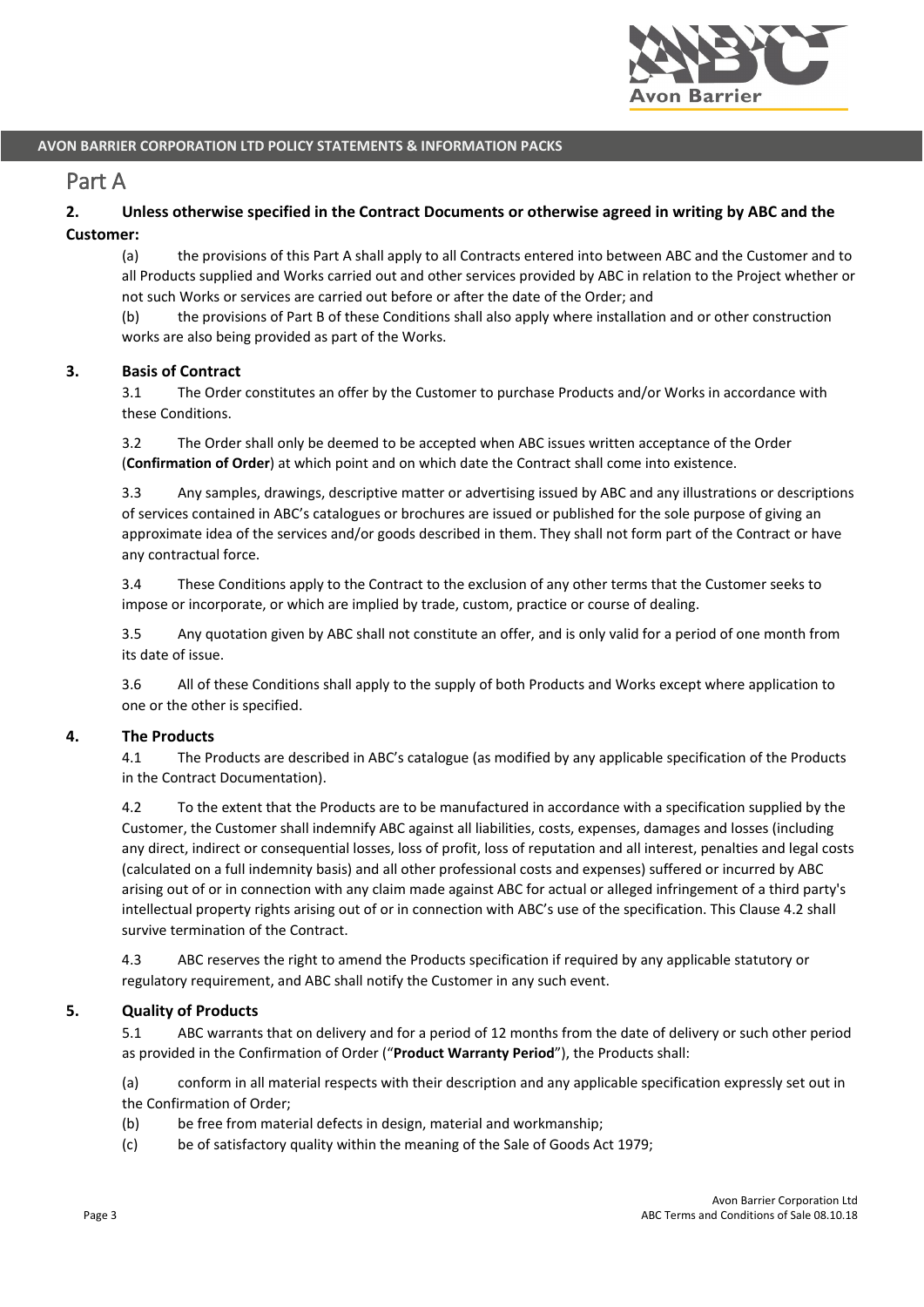

(d) where the Confirmation of Order expressly states that they have been crash-tested, be manufactured in all material respects in accordance with the crash-tested design for such a Product; and

(e) where the Confirmation of Order expressly states that they have been tested to a particular standard, be manufactured in all material respects in accordance with that standard.

ABC provides no further warranty as to the fitness for purpose of any Product and the Customer acknowledges that it is relying on its own knowledge, skill and judgment in deciding which Products to purchase and whether the Products are fit for the purpose and application for which they will or are anticipated to be used.

5.2 Subject to Clause 5.3, ABC shall, at its option and in its sole discretion, repair or replace any Product with a defect, or refund the Contract Price of the defective Products in full, if:

(a) the Customer gives notice in writing during the Products Warranty Period and within a reasonable time of discovery that some or all of the Products do not comply with the warranty set out in Clause 5.1;

(b) ABC is given a reasonable opportunity of examining the Products; and

(c) the Customer (if asked to do so by ABC) returns such Products to ABC's place of business at the Customer's cost (provided that if the relevant Products cannot reasonably be returned to ABC, ABC shall at the Customer's cost attend the Site to repair or replace the Products).

5.3 ABC shall not be liable for Products' failure to comply with the warranty in Clause 5.1 if:

(a) the defect arises because the Customer failed to follow ABC's oral or written instructions as to the storage, installation, commissioning, use or maintenance of the Products or (if there are none) good trade practice;

(b) the defect arises as a result of ABC following any drawing, design or specification supplied by the Customer;

(c) the Customer alters or repairs such Products without the written consent of ABC;

(d) the defect arises as a result of fair wear and tear, wilful damage, negligence, or abnormal working conditions; or

(e) the Products differ from their description or specification as a result of changes made to ensure they comply with applicable statutory or regulatory standards.

5.4 Except as provided in this Clause 5, ABC shall have no liability to the Customer in respect of any Product's failure to comply with the warranty set out in Clause 5.1.

## **6. Price and payment**

6.1 The Contract Price shall be inclusive of all costs and charges of packaging, insurance, transport of the Products. Where the Contract Documents refer to terms such as F.O.B and C. & F. which bear defined meanings in the then current edition of Incoterms, those defined meanings will apply unless expressly stated otherwise in the Contract Documents.

6.2 ABC reserves the right to increase the Contract Price, by giving notice to the Customer at any time before delivery of the Products or carrying out of the Works, to reflect any increase in the cost incurred by ABC that is due to:

(a) any factor beyond the control of ABC (including foreign exchange fluctuations, increases in taxes and duties, and increases in labour, materials and other manufacturing costs);

(b) any request by the Customer to change the delivery date(s), quantities or types of Products ordered, or the specification for or scope of the Works, or any agreed Variation;

(c) any delay caused by any instructions of the Customer or failure of the Customer to give ABC adequate or accurate information or instructions in respect of the Products or the Works; or

(d) any failure by the Customer to comply with its obligations under the Contract.

6.3 The Customer shall pay the Contract Price to ABC in accordance with the payment terms set out in these Conditions or as may be set out in the Confirmation of Order in cleared funds to a bank account nominated in writing by ABC.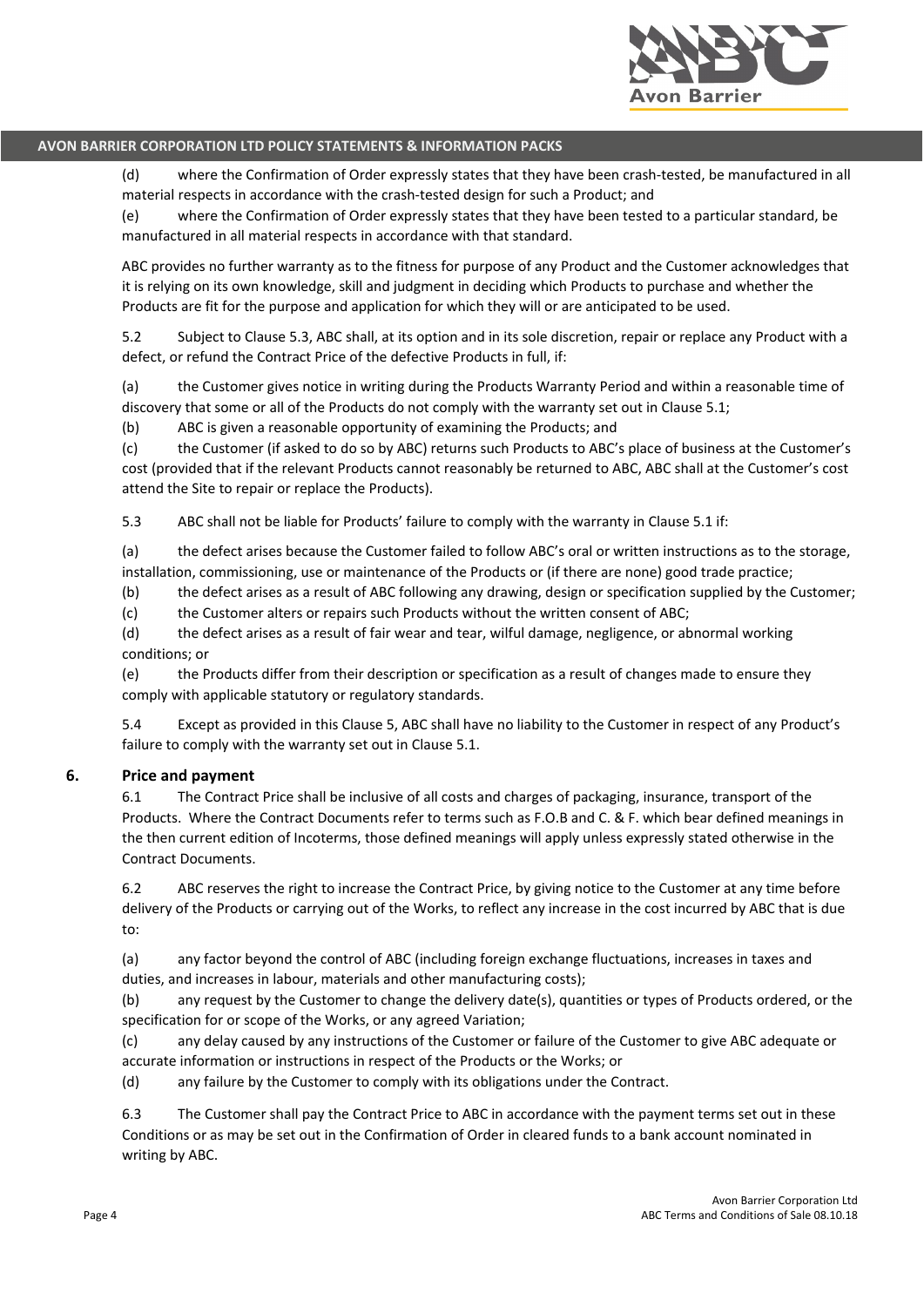

6.4 Where the Contract provides for Products only, the due date for payment will be the date of delivery of the Products. Unless expressly stated otherwise in the Confirmation of Order, ABC may submit an invoice to the Customer on or at any time after the date of delivery (or deemed delivery) of the Products and the final date for payment of the invoice will be 30 days after the date of the invoice.

6.5 Where the Contract provides for Works in addition to Products, ABC may submit a payment request or invoice at any time after the Commencement Date and the due date for payment will be 15 days after submission of that payment request or invoice. Payment requests may be submitted by ABC fortnightly thereafter. Not later than 5 days after the due date of any payment, ABC may notify the Customer of the amount it considers to be due and the basis on which that amount is calculated. The final date for payment is 15 days after the due date. Any pay less notice must be served by the Customer not later than 7 days before the final date for payment.

6.6 All amounts payable by the Customer under the Contract are exclusive of amounts in respect of value added tax chargeable from time to time (**VAT**). Where any taxable supply for VAT purposes is made under the Contract by ABC to the Customer, the Customer shall, on receipt of a valid VAT invoice from ABC, pay to ABC such additional amounts in respect of VAT as are chargeable on the supply of the Works or Products at the same time as payment is due for the supply of the Works or Products.

6.7 If the Customer fails to make a payment due to ABC under the Contract by the final date for payment, then, without limiting ABC's remedies under Clause 15 (Termination), the Customer shall pay interest on the overdue sum from the final date for payment until payment of the overdue sum, whether before or after judgment. Interest under this Clause 6.7 will accrue each day at 8% a year above the Bank of England's base rate from time to time, but at 8% a year for any period when that base rate is below 0%.

6.8 All amounts due under the Contract shall be paid in full without any set-off, counterclaim, deduction or withholding (other than any deduction or withholding of tax as required by law).

#### **7. Delivery**

7.1 This Clause 7 shall apply only where delivery by ABC is included in the Quotation or Confirmation of Order.

7.2 ABC shall deliver the Products and other materials relating to the Works to the Site on the date or dates to be agreed between the parties provided always that any date(s) quoted or agreed for delivery are approximate only and the time of delivery is not of the essence. ABC shall not be liable for any delay in delivery of the Products that is caused by a Force Majeure Event or any failure on the part of the Customer, including the Customer's failure to provide ABC with adequate delivery instructions or any other instructions that are relevant to the supply of the Products.

7.3 ABC reserves the right to deliver the Products in more than one delivery.

7.4 If ABC fails to deliver the Products, its liability shall be limited to the costs and expenses incurred by the Customer in obtaining replacement goods of similar description and quality in the cheapest market available, less the price of the Products. ABC shall have no liability for any failure to deliver the Products to extent that such failure is caused by a Force Majeure Event or any failure on the part of the Customer, including a failure to provide ABC with adequate delivery instructions for the Products or any relevant instruction related to the supply of the Products.

7.5 If the Customer fails to accept delivery of the Products within 5 Working Days of ABC notifying the Customer that the Products are ready, then except where such failure or delay is caused by a Force Majeure Event or by ABC's failure to comply with its obligations under the Contract in respect of the Products:

(a) Delivery of the Products shall be deemed to have been completed at 9.00 am on the fifth Working Day following the day on which ABC notified the Customer that the Products were ready (whereupon an invoice may be submitted under Clause 6.4); and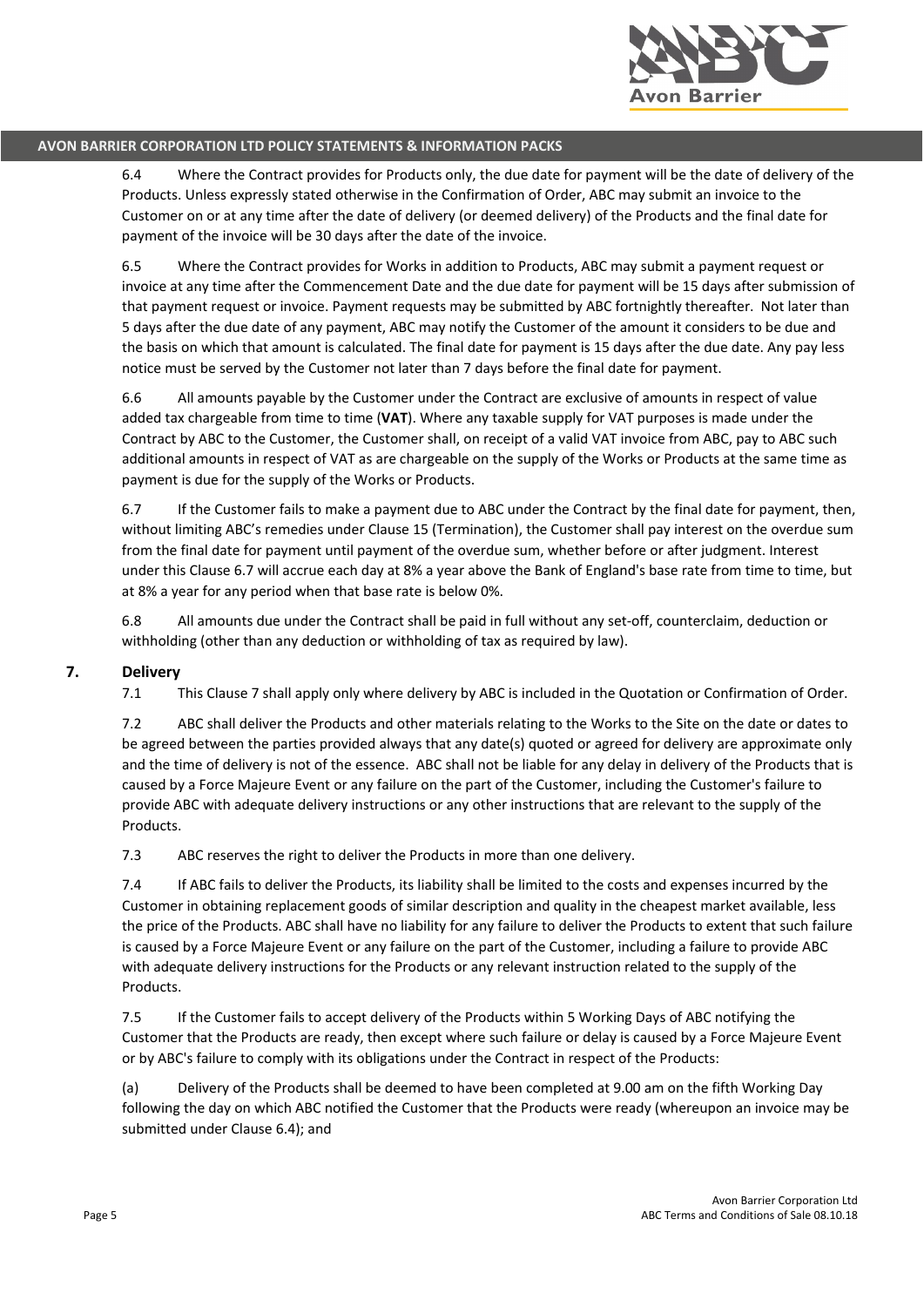

(b) ABC shall store the Products until delivery takes place, and charge the Customer for all related costs and expenses (including insurance).

7.6 Signature of any delivery note by the Customer, or his agents or carrier, shall be conclusive proof of delivery and the Customer's acceptance of the Products. Products should be checked prior to acceptance, and any damaged or missing items should be detailed on the delivery note and notified by the Customer to ABC in writing on the same day that the Products have been delivered.

7.6 Unless otherwise agreed between the parties in writing, the Customer shall be responsible for unloading the Products from the delivery vehicle and removal of the Products to safe, dry storage.

7.7 Delivery to any restricted area of the Site is not included in the Contract Price unless otherwise stated in the Quotation or Confirmation of Order.

7.8 In the event the Customer requests a delay in delivery of Products at the Site, payment will remain due for the consignment on the earlier of the requested delivery date or date on which the Products become available for collection or delivery, as the case may be.

## **8. Data Protection**

8.1 Both parties will comply with all applicable requirements of Data Protection Legislation.

## **9. Title and risk**

9.1 The risk in the Products shall pass to the Customer on completion of delivery.

9.2 Title, ownership, property and beneficial interest in all materials to be supplied as part of the Works and Products shall not pass to the Customer until ABC receives payment for such materials and Products (and any other goods that ABC has supplied to the Customer in respect of which payment has become due) in full in cash or cleared funds, whereupon title, ownership, property and beneficial interest shall pass to the Customer.

9.3 Until title to the Products and materials to be supplied as part of the Works has passed to the Customer, the Customer shall:

(a) store the Products and materials separately from all other goods held by the Customer so that they remain readily identifiable as ABC's property;

(b) not remove, deface or obscure any identifying mark or packaging on or relating to the Products or materials;

(c) maintain the Products and materials in satisfactory condition and keep them insured against all risks for their full price on ABC's behalf from the date of delivery; and

(d) notify ABC immediately if it becomes subject to any of the events giving ABC a right to terminate the Contract under Clause 15.1(b) to (d).

9.4 Subject to Clause 9.5, the Customer may resell or use the Products in the ordinary course of its business (but not otherwise) before ABC receives payment for the Products. However, if the Customer resells the Products before that time:

(a) it does so as principal and not as ABC's agent; and

(b) title to the Products shall pass from ABC to the Customer immediately before the time at which resale by the Customer occurs.

9.5 If before title to the Products passes to the Customer the Customer becomes subject to any of the events giving rise to a termination right under Clause 15, then without limiting any other right or remedy ABC may have:

(a) the Customer's right to resell Products or use them in the ordinary course of its business ceases immediately; and

(b) ABC may at that time: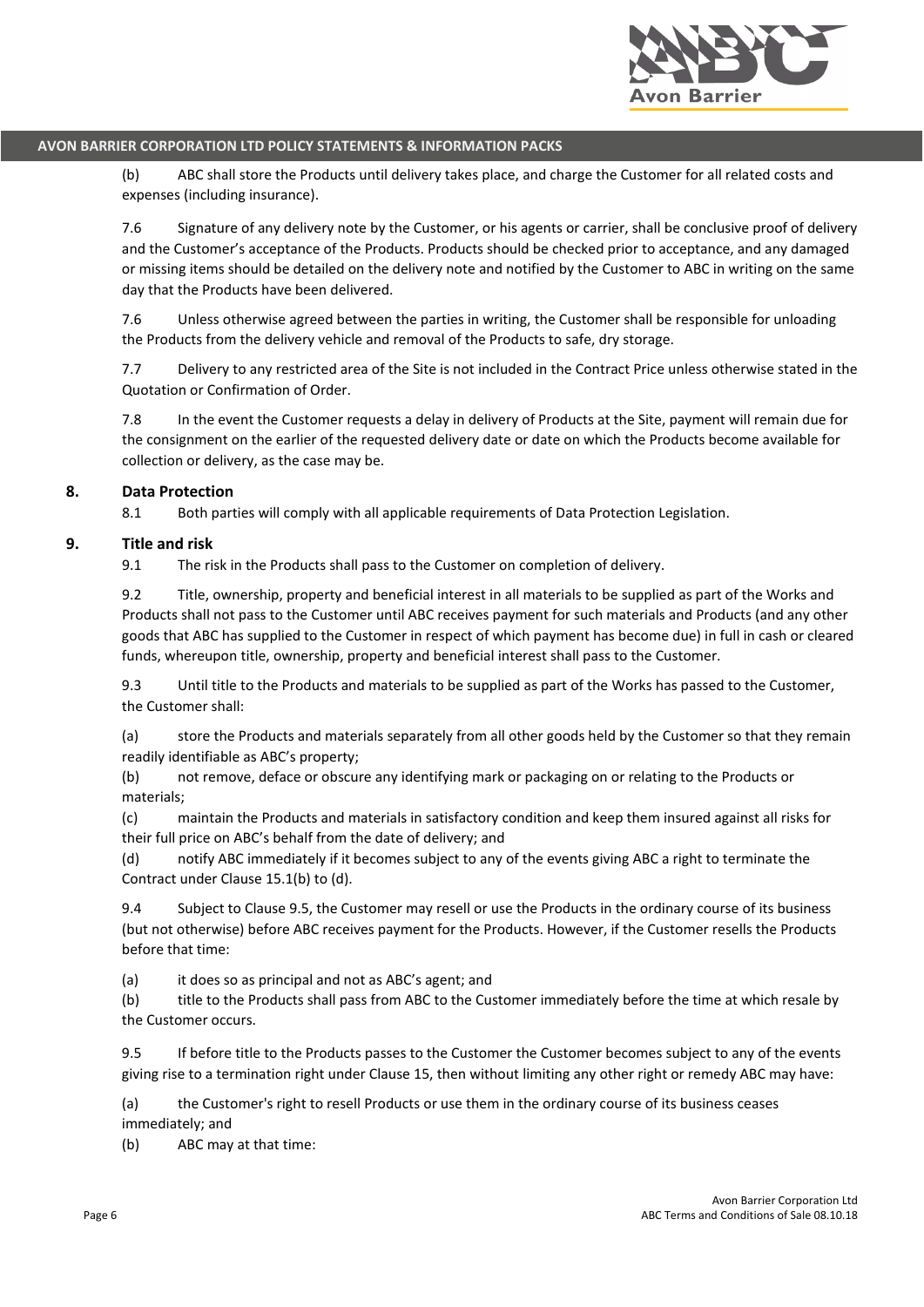

(i) require the Customer to deliver up all Products and materials supplied as part of the Works in its possession which have not been resold, or irrevocably incorporated into another product; and

(ii) if the Customer fails to do so promptly, enter any premises of the Customer or of any third party where the Products and materials are stored in order to recover them.

#### **10. Export Licences, Duties, etc.**

10.1 The payment of all export and import duties, taxes, charges and assessments and the obtaining of any necessary export and import licences in respect of the Products is the sole responsibility of the Customer and ABC shall have no responsibility whatsoever to the Customer in respect of Products exported without the necessary export and import licences.

10.2 ABC will provide the following documents with each sale of Products:

- (a) commercial invoice;
- (b) packing list;
- (c) one copy of the generic operating manual; and
- (d) a UK Certificate of Origin for export sales (if requested).

10.3 For all export shipments the documents will be stamped by the local chamber of commerce or equivalent entity. If the Customer requires any documents to be stamped by other authorities additional charges will apply.

#### **11. Site Preparation and Installation**

11.1 The Customer shall, at its cost, supply any services required to be supplied by it as set out in the Quotation or Confirmation of Order or as may be required pursuant to Clause 28, prior to the commencement of the Works.

11.2 The Customer shall provide ABC with such access to such part or parts of the Site at such times and for such periods as may be reasonably necessary to enable ABC to carry out its obligations under the Contract.

#### **12. Variations**

12.1 The Customer may issue a written request for a Variation by way of a notice.

- 12.2 If any request made under Clause 12.1:
	- (a) shall require ABC to undertake work not provided for in, or to be reasonably inferred from, the Contract Documents; or
	- (b) shall impose any additional obligation or restriction on ABC or shall require the omission of any work or of any obligation or restriction,

and provided that such instruction has not arisen from, and compliance with it does not reveal, any negligence, omission or default of the Customer or any of its servants, agents, sub-contractors, suppliers or other persons engaged by the Customer, ABC shall decide whether to accept such Variation, and shall inform the Customer by written notice within 14 days of receiving the Variation request of its decision. Such notice shall include:

- (a) the value of any adjustment to the Contract Price that may result from the Variation; and
- (b) the length of any extension of time to the Time for Completion to which ABC shall be entitled.

12.3 The Customer shall then confirm, amend or retract its Variation request within 7 days of receipt of the notice from ABC.

12.4 If the Customer cancels an order for Products and/or Works recorded in a Confirmation of Order at any time, then a cancellation charge shall be payable by the Customer equal to the higher of:

- (a) any monies already paid by the Customer to ABC; or
- (b) 20% of the Contract Price; or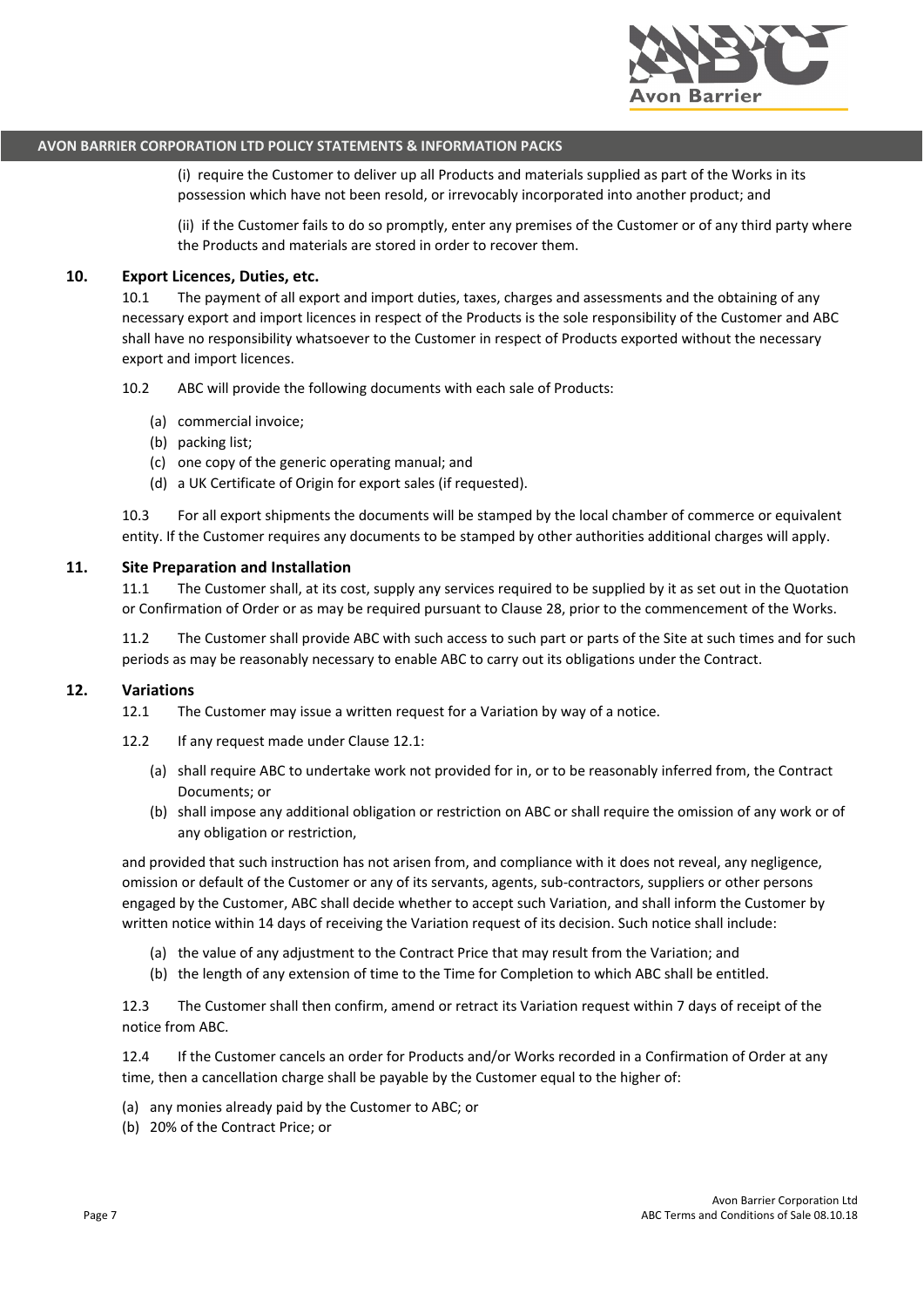

(c) the aggregate of (i) such percentage of the part of the Contract Price relating to Products as is equal to ABC's reasonable estimate of the percentage completion of those Products (in terms of manufacturing) as at the time of cancellation and (ii) such percentage of the part of the Contract Price relating to Works (if any) as is equal to ABC's reasonable estimate of the percentage completion of those Works as at the time of cancellation.

For the avoidance of doubt, Products (or parts of Products) which are the subject of a cancelled order shall remain owned by ABC (and shall immediately be returned by the Customer to ABC if held by it). Cancellation charges will be payable immediately upon receipt of an appropriate invoice from ABC.

#### **13. Limitations on Liability**

13.1 Nothing in the Contract limits any liability which cannot legally be limited, including liability for:

- (a) death or personal injury caused by negligence;
- (b) fraud or fraudulent misrepresentation; and

(c) breach of the terms implied by section 12 of the Sale of Goods Act 1979 or section 2 of the Supply of Goods and Services Act 1982 (title and quiet possession).

13.2 Subject to clause 13.1 and clause 13.3:

(a) ABC's total liability for damage to property caused by the negligence of its employees in connection with this agreement shall be limited to £100,000 for any one event or series of connected events;

(b) ABC's total liability to the Customer for all other loss or damage, whether in contract, tort (including negligence), breach of statutory duty, or otherwise, arising under or in connection with the Contract, shall not exceed an amount equal to the higher of (i) 110% of the Contract Price and (ii) such amount as ABC is able to recover in respect of the relevant claim under any applicable insurance policy.

13.3 ABC shall under no circumstances whatever be liable to the Customer, whether in contract, tort (including negligence), breach of statutory duty, or otherwise, for any loss of profit, loss of sales or business, loss of agreements or contracts, loss of anticipated savings, loss of use or corruption of software, data or information, loss of or damage to goodwill or any indirect or consequential loss arising under or in connection with this agreement, provided always that the following types of loss and specific losses are not excluded:

(a) sums paid by the Customer to ABC pursuant to the agreement, in respect of any Products or Works not provided by ABC in accordance with the Contract;

(b) additional costs of procuring and implementing replacements for, or alternatives to, Products or Works not provided by ABC in accordance with the Contract; and

(c) losses incurred by the Customer arising out of or in connection with any third party claim against the Customer which has been caused by the act or omission of ABC. For these purposes, third party claims shall include demands, fines, penalties, actions, investigations or proceedings, including those made or commenced by subcontractors, ABC's personnel, regulators and customers of the Customer.

13.4 ABC has given commitments as to compliance of the Products and Works with these Conditions. In view of these commitments, terms implied by sections 13 to 15 of the Sale of Goods Act 1979 and sections 3, 4 and 5 of the Supply of Goods and Services Act 1982 are, to the fullest extent permitted by law, excluded from the Contract.

13.5 ABC may not benefit from the limitations and exclusions set out in this Clause 13 in respect of any liability arising from its deliberate default.

ABC shall not be liable for any costs incurred by the Customer for any repairs made by or on behalf of the Customer without ABC's prior written approval.

ABC shall not be liable for any claim relating to the Products or the Works unless the Customer shall have given ABC notice in writing of the claim (giving reasonable details of the claim and the grounds for it), within the period of two years after the date on which the Customer became, or ought reasonably to have become, aware of the event or circumstances giving rise to the claim.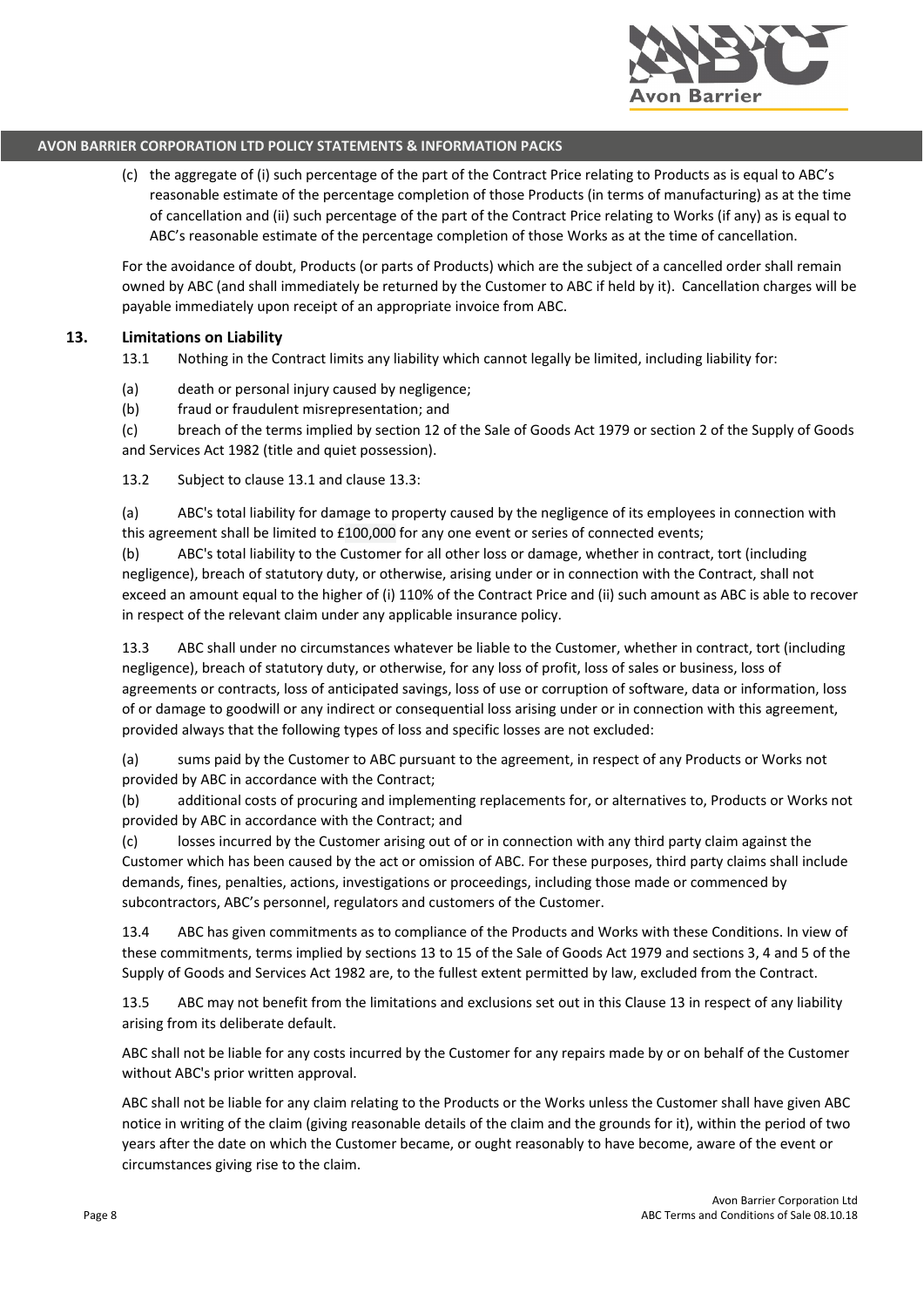

This Clause 13 shall survive termination of the Contract.

#### **14. Force majeure**

14.1 If a party is or will be prevented from performing any of its obligations under the Contract by a Force Majeure Event, it shall give notice to the other party of the event or circumstances constituting the Force Majeure Event and shall specify the obligations, the performance of which is or will be prevented.

14.2 Neither party shall be in breach of the Contract nor liable for delay in performing or failure to perform, any of its obligations under the Contract if such delay or failure result from a Force Majeure Event.

#### **15. Termination**

15.1 Without affecting any other right or remedy available to it, either party may terminate the Contract with immediate effect by giving written notice to the other party if:

(a) the other party commits a material breach of its obligations under the Contract and (if such breach is remediable) fails to remedy that breach within 30 days after receipt of notice in writing to do so;

(b) the other party takes any step or action in connection with its entering administration, provisional liquidation or any composition or arrangement with its creditors (other than in relation to a solvent restructuring), being wound up (whether voluntarily or by order of the court, unless for the purpose of a solvent restructuring), having a receiver appointed to any of its assets or ceasing to carry on business or, if the step or action is taken in another jurisdiction, in connection with any analogous procedure in the relevant jurisdiction;

(c) the other party suspends, or threatens to suspend, or ceases or threatens to cease to carry on all or a substantial part of its business; or

(d) the other party's financial position deteriorates to such an extent that in the terminating party's opinion the other party's capability to adequately fulfil its obligations under the Contract has been placed in jeopardy.

15.2 Without affecting any other right or remedy available to it, ABC may terminate the Contract with immediate effect by giving written notice to the Customer if the Customer fails to pay any amount due under the Contract by the final date for payment.

15.3 Without affecting any other right or remedy available to it, ABC may suspend, on 7 days' written notice giving grounds of suspension, any or all of its obligations under the Contract if the Customer fails to pay any amount due under the Contract by the final date for payment, or if the Customer becomes subject to any of the events listed in Clauses 15.1(b) to (d), or ABC reasonably believes that the Customer is about to become subject to any of them.

15.4 On termination of the Contract:

(a) the Customer shall immediately pay to ABC all of ABC's outstanding unpaid invoices and interest and, in respect of Works and Products supplied but for which no invoice has been submitted, ABC shall submit an invoice, which shall be payable by the Customer immediately on receipt; and

(b) the Customer shall return to ABC all Products which have not been fully paid for and all materials, equipment, documents and other property of ABC at the Customer's premises. If the Customer fails to do so, then ABC may enter the Customer's premises and take possession of them. Until they have been returned, the Customer shall be solely responsible for their safe keeping and will not use them for any purpose not connected with the Contract.

15.5 Termination of the Contract shall not affect any rights, remedies, obligations and liabilities of the parties that have accrued up to the date of termination, including the right to claim damages in respect of any breach of the Contract which existed at or before the date of termination.

15.6 Any provision of the Contract that expressly or by implication is intended to have effect after termination shall continue in full force and effect.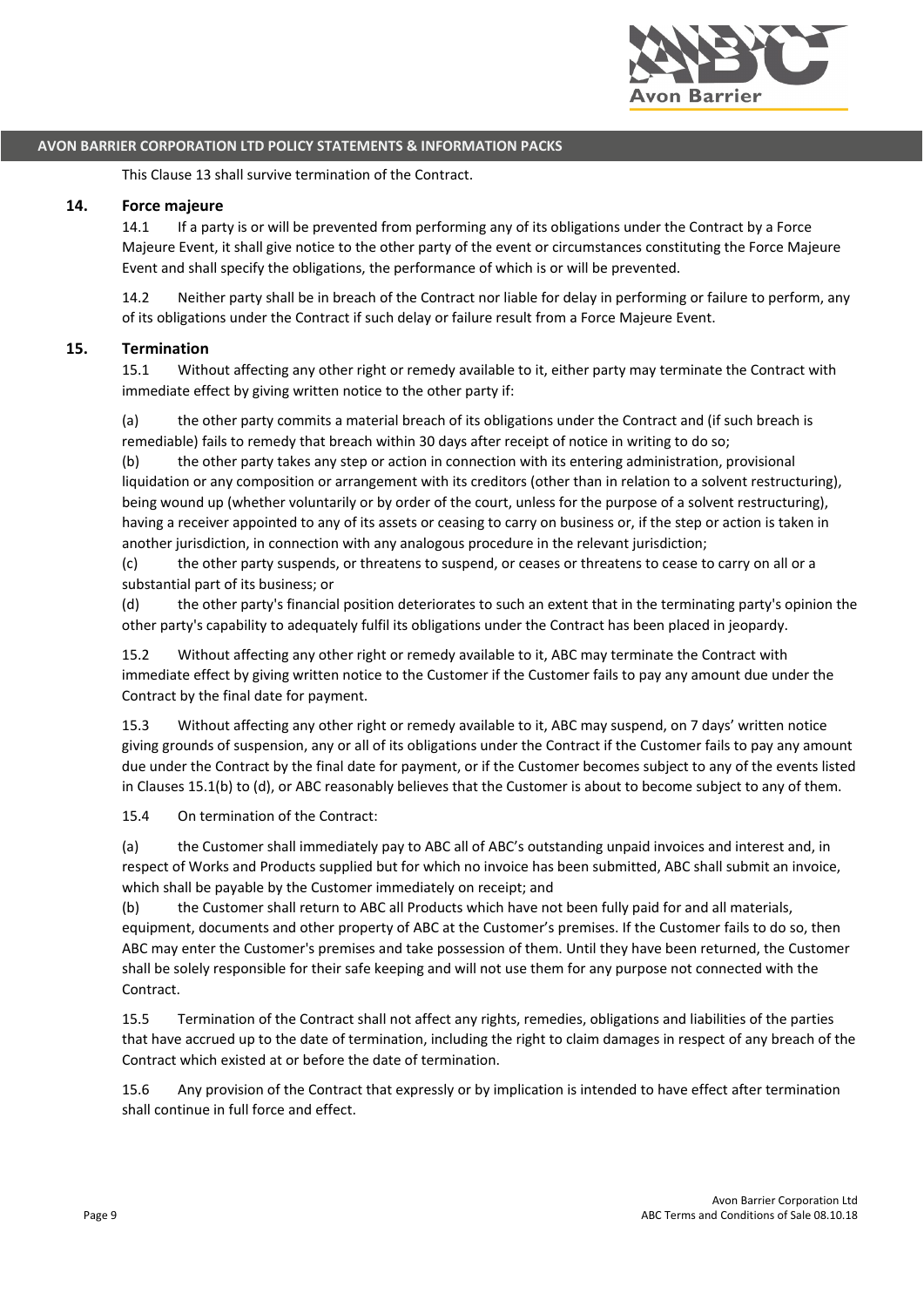

#### **16. Construction Industry Scheme**

16.1 ABC is a "sub-contractor" for the purposes of the CIS Regulations and is registered to receive gross payments.

#### **17. Assignment**

17.1 ABC may at any time assign, mortgage, charge, subcontract, delegate, declare a trust over or deal in any other manner with any or all of its rights and obligations under the Contract.

17.2 The Customer shall not assign, mortgage, charge, subcontract, delegate, declare a trust over or deal in any manner with any or all of its rights or obligations under the Contract without the prior written consent of ABC.

#### **18. Entire Agreement**

18.1 The Contract constitutes the entire agreement and understanding between the parties and supersedes and extinguishes all prior agreements, understandings or arrangements (whether oral or written) in respect of its subject matter.

18.2 Each party acknowledges that:

(a) upon entering into the Contract, it does not rely, and has not relied, upon any representation (whether negligent or innocent), statement, warranty or other term made or agreed to by any person (whether a party to the Contract or not) that is not set out in the Contract; and

(b) nothing in this Clause 18 shall limit or exclude liability for fraud.

#### **19. Third Party Rights**

19.1 Unless expressly stated otherwise, no term of the Contract is enforceable pursuant to the Contracts (Rights of Third Parties) Act 1999 by any person who is not a party to it.

#### **20. Invalidity**

20.1 To the extent that any provision of the Contract is or is found by any court or competent authority to be invalid, unlawful or unenforceable in any jurisdiction, it shall be deemed to be modified to the minimum extent necessary to make it valid, legal and enforceable. If such modification is not possible, the relevant provision shall be deemed to be deleted from the Contract. Any modification or deletion of a provision shall not affect the validity or enforceability of the remainder of the Contract nor shall it affect the validity, lawfulness or enforceability of that provision in any other jurisdiction.

#### **21. Non-waiver**

21.1 A waiver of any right or remedy under the Contract or by law is only effective if given in writing and shall not be deemed a waiver of any subsequent right or remedy. A failure or delay by a party to exercise any right or remedy provided under the Contract or by law shall not constitute a waiver of that or any other right or remedy, nor shall it prevent or restrict any further exercise of that or any other right or remedy. No single or partial exercise, or failure or delay in exercising any right, power or remedy by any party shall constitute a waiver by that party of, or impair or preclude any further exercise of, that or any right, power or remedy arising under the Contract or otherwise.

#### **22. Notices**

22.1 Any notice to a party under the Contract shall be in writing, signed by or on behalf of the party giving it and shall be served on a party if delivered personally or sent by prepaid first class post, prepaid recorded delivery, or airmail to the address of the party set out in the Confirmation of Order, or by email to any email address expressly stated as being for notice purposes in connection with the Contract in any Contract Document, or as otherwise notified in writing from time to time.

- 22.2 Except as referred to in Clause 22.3 a notice shall be deemed to have been served:
- (a) at the time of delivery if delivered personally;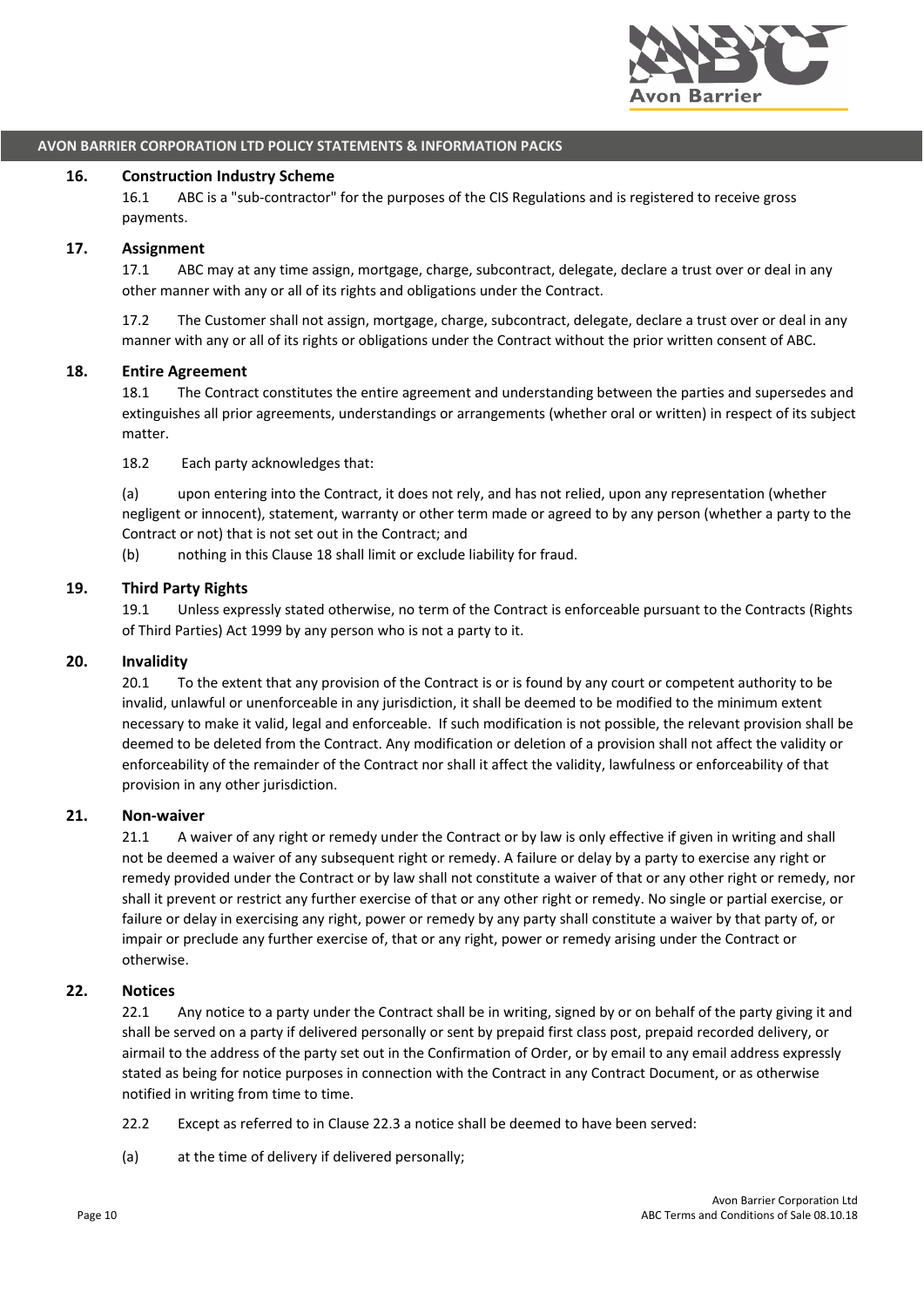

(b) at the time of transmission in the case of email, provided that if this time falls outside business hours in the place of receipt, then when business hours resume. In this case business hours means 9.00am to 5.00 pm Monday to Friday on a day that is not a public holiday in the place of receipt;

- (c) two (2) Working Days after posting in the case of an address in the United Kingdom; and
- (d) five (5) Working Days after posting by airmail in the case of an address outside the United Kingdom.

22.3 The deemed service provisions set out in sub-clause 22.2(c) (and (d) do not apply to a notice served by post, if there is a disruption of postal services which affects the delivery of the notice.

## **23. No partnership or agency**

23.1 Nothing in the Contract is intended to, or shall be deemed to, establish any partnership or joint venture between the parties, constitute either party the agent of the other, or authorise either party to make or enter into any commitments for or on behalf of the other party.

#### **24. Confidentiality**

24.1 Each party undertakes that it shall not at any time during the Contract and for a period of five years after termination of the Contract, disclose to any person any confidential information concerning the business, affairs, customers, clients or suppliers of the other party, except as permitted by Clause 24.2. Each party may disclose the other party's confidential information:

(a) to its employees, officers, representatives, subcontractors or advisers who need to know such information for the purposes of carrying out the party's obligations under the Contract. Each party shall ensure that its employees, officers, representatives, subcontractors or advisers to whom it discloses the other party's confidential information comply with this Clause 24; and

(b) as may be required by law, a court of competent jurisdiction or any governmental or regulatory authority.

Neither party shall use the other party's confidential information for any purpose other than to perform its obligations under the Contract. Without limiting the foregoing, the Customer will not use any confidential information of ABC to entice away any of ABC's officers or employees.

#### **25. Governing Law and jurisdiction**

25.1 Unless otherwise agreed between the parties in writing, the Contract and any dispute, claim or obligation (whether contractual or non-contractual) arising out of or in connection with it, its subject matter or formation shall be governed by English law.

25.2 The parties irrevocably agree that the English courts shall have non-exclusive jurisdiction to settle any dispute or claim (whether contractual or non-contractual) arising out of or in connection with the Contract, its subject matter or formation.

# PART B

**26. The provisions of this Part B shall apply in addition to the provisions of Part A above in respect of any Contract under which ABC is to carry out installation or other construction work in addition to the supply of Products as part of the Works, whether as specified in the Quotation, Order or Confirmation of Order (as the case may be) or as subsequently agreed in writing between the Customer and ABC.**

#### **27. Defects Fixing Period**

27.1 The Defects Fixing Period shall run for a period of 12 months or such other period as may be specified in the Confirmation of Order or agreed in writing between ABC and the Customer.

27.2 ABC shall remedy all Defects notified by the Customer in writing during the Defects Fixing Period, provided that ABC, in its sole discretion, agrees that any such notified issues constitute Defects and provided also that ABC shall be under no obligation to remedy Defects under this Clause 27 where the only services it has provided are commissioning services.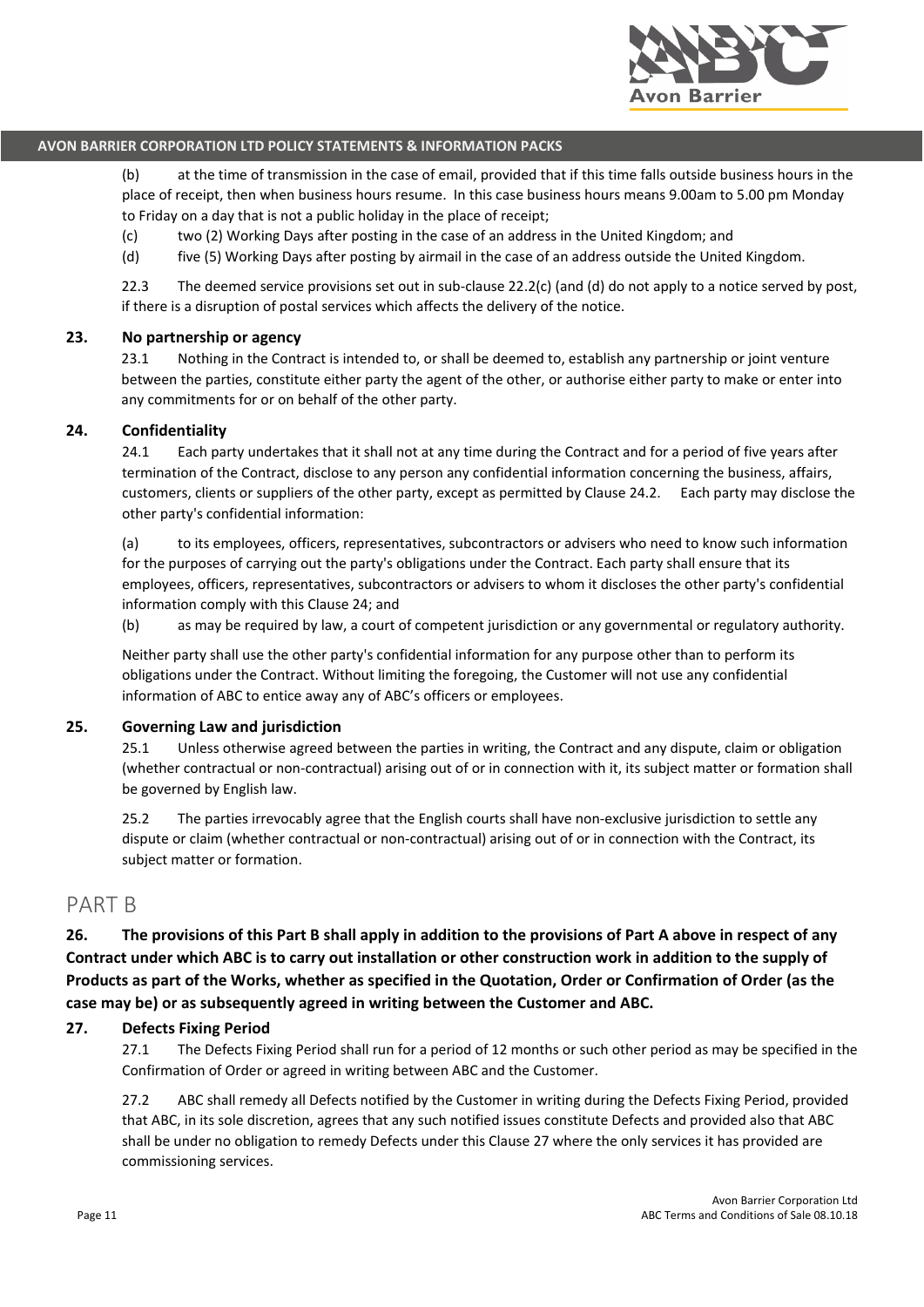

27.3 During the Defects Fixing Period, the Customer shall not be entitled to carry out any rectification works and ABC will have no liability for the cost of any such works, unless expressly agreed in writing by ABC.

#### **28. ABC's rights and obligations**

28.1 ABC shall execute and complete the Works:

- (a) in all material respects in accordance with the Contract Documents;
- (b) in a good and workmanlike manner and using reasonable skill and care; and
- (c) in accordance with all applicable Statutory Requirements.

28.2 ABC shall use all reasonable endeavours to meet any performance dates for the Works specified in the Confirmation of Order, including the Time for Completion, but any such dates shall be estimates only and time shall not be of the essence for the performance of the Works.

28.3 ABC reserves the right to amend the Works if necessary to comply with any applicable law or regulatory requirement, or if the amendment will not materially affect the nature or quality of the Works provided that ABC shall notify the Customer in any such event.

28.4 All information provided by ABC to the Customer remains the property of ABC and may not be copied or altered without the prior written consent of ABC.

28.5 All information provided by ABC to the Customer is indicative only unless otherwise specified by ABC, and ABC provides no warranty as to the accuracy of such information.

28.6 ABC's shall maintain the following insurance: Employers Liability (£10m any one loss), Public and Products Liability (£10m any one accident and in aggregate in any period of insurance for all products supplied) and Contractors All Risks (£100,000 any one loss) or such insurance as may be specified in the Confirmation of Order.

## **29. Customer's obligations**

29.1 The Customer shall at its own cost:

(a) ensure that the terms of the Quotation, Confirmation of Order and any information in relation to the Products and /or the Works are complete and accurate;

(b) co-operate with ABC in all matters relating to the Works;

(c) provide ABC, its employees, agents, consultants and subcontractors, with access to the Site, Customer's premises, office accommodation and other facilities as may be reasonably required by ABC to provide the Works; (d) provide ABC with such information and materials as ABC may reasonably require in order to supply the

Works, and ensure that such information is complete and accurate in all material respects;

(e) prepare the Customer's premises for the supply of the Works;

(f) obtain and maintain all necessary licences, permissions and consents which may be required for the Works before the date on which the Works are to start;

(g) comply with all applicable laws, including health and safety laws;

(h) keep all materials, equipment, documents and other property of ABC (**ABC Materials**) at the Customer's premises in safe custody at its own risk, maintain the ABC Materials in good condition until returned to ABC, and not dispose of or use the ABC Materials other than in accordance with ABC's written instructions or authorisation; and

(i) maintain adequate insurance of the Site and of the Works or as may be specified in the Confirmation of Order.

29.2 If ABC's performance of any of its obligations under the Contract is prevented or delayed by any act or omission by the Customer or failure by the Customer to perform any relevant obligation (**Customer Default**):

(a) without limiting or affecting any other right or remedy available to it, ABC shall have the right, on 7 days' notice in writing setting out the grounds of suspension, to suspend performance of any or all of the Works until the Customer remedies the Customer Default, and to rely on the Customer Default to relieve it from the performance of